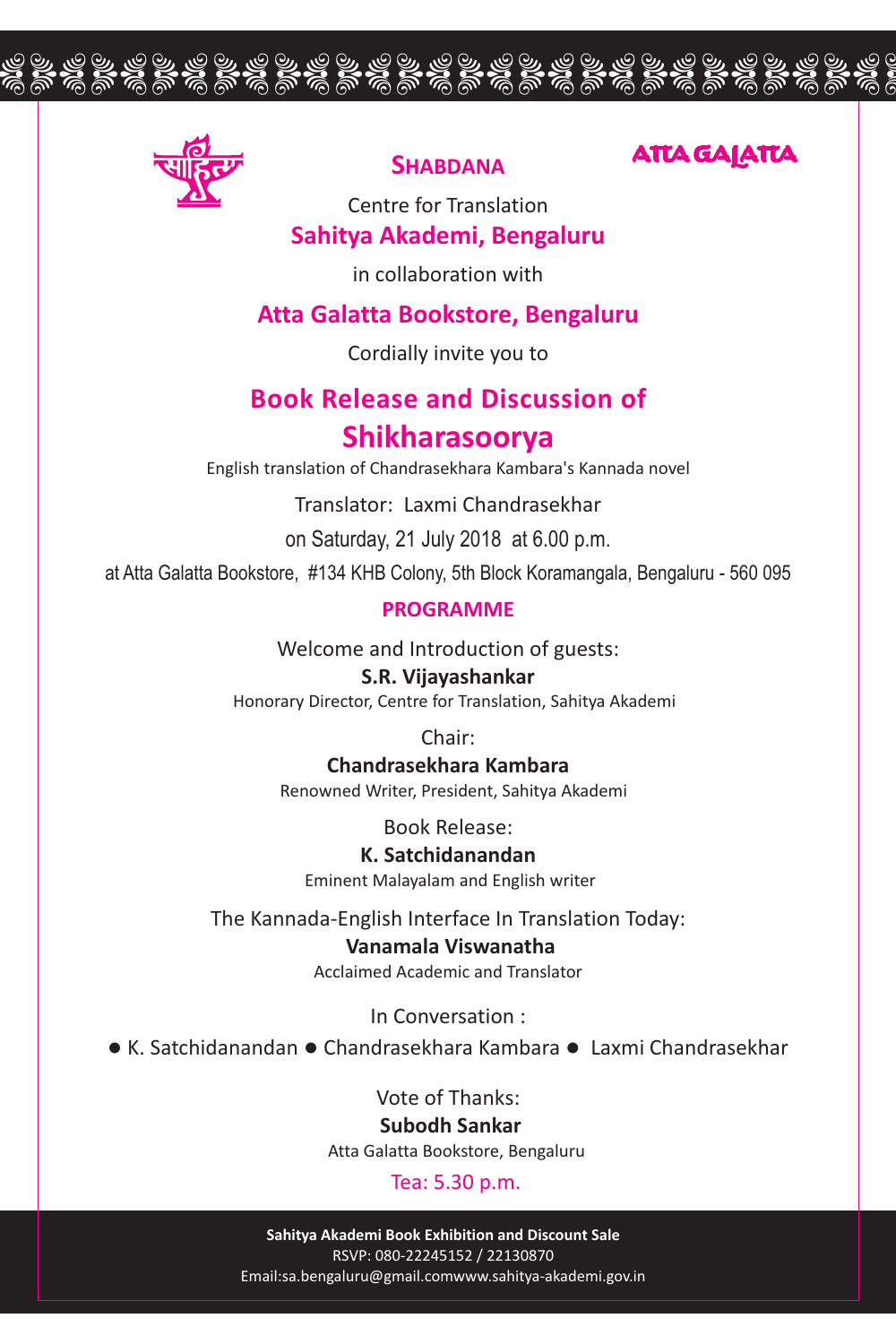

<u>ಶಬ್ದನಾ</u>

ghghghghghghghghghghghghghghgh

ಭಾಷಾಂತರ ಕೇಂದ್ರ, ಸಾಹಿತ್ಯ ಅಕಾದೆಮಿ, ಬೆಂಗಳೂರು ಮತು

**ಅಟ್ಟ ಗಲಾಟ್ಟ ಮಸ್ತಕ ಮಳಿಗೆ,** ಬೆಂಗಳೂರು

ಸಹಯೋಗದಲಿ

# ಹುಸ್ತಕ ಬಿಡುಗಡೆ ಮತ್ತು **ಸಂವಾ**ದ

**ಚಂದ್ರಶೇಖರ ಕಂಬಾರ ಅವರ** 

<u>ಶಿಖರಸೂರ್</u>ಯ

ಇಂಗ್ಲಿಷ್ ಅನುವಾದ: ಲಕ್ಷ್ಮೀ ಚಂದ್ರಶೇಖರ್

ದಿನಾಂಕ: 21ನೇ ಜುಲೈ 2018, ಸಂಜೆ 6.00 ಕ್ಕೆ

ಸ್ಥಳ: ಅಟ್ಟ ಗಲಾಟ್ಟ ಮಸ್ತಕ ಮಳಿಗೆ, ನಂ. 134, ಕೆ.ಹೆಚ್.ಬಿ. ಕಾಲೋನಿ, 5ನೇ ಬ್ಲಾಕ್, ಕೋರಮಂಗಲ, ಬೆಂಗಳೂರು 560 095

ತಮಗೆಲ್ಲರಿಗೂ ಆದರದ ಸ್ವಾಗತ

**PÁAiÀÄðPÀæªÀÄ**

ಸ್ವಾಗತ ಹಾಗೂ ಪ್ರಸ್ತಾವನೆ : ಎಸ್.ಆರ್. ವಿಜಯಶಂಕರ್ ವಿಮರ್ಶಕರು ಹಾಗೂ ಗೌರವ ನಿರ್ದೇಶಕರು, ಭಾಷಾಂತರ ಕೇಂದ್ರ, ಸಾಹಿತ್ಯ ಅಕಾದೆಮಿ

ಅಧ್ಯಕ್ಷತೆ :

**ZÀAzÀæ±ÉÃRgÀ PÀA¨ÁgÀ** ಅಧ್ಯಕ್ಷರು, ಸಾಹಿತ್ಯ ಅಕಾದೆಮಿ, ಹಾಗೂ ಜ್ಞಾನಪೀಠ ಪ್ರಶಸ್ತಿ ವಿಜೇತರು

<u>ಮಸ್ತಕ ಬಿಡುಗಡೆ</u> :

ಕೆ. ಸಚ್<del>ಚಿ</del>ದಾನಂದನ್ ಖ್ಯಾತ ಮಲೆಯಾಳಂ ಹಾಗೂ ಇಂಗ್ಲಿಷ್ ಲೇಖಕರು

ಕನ್ನಡ–ಇಂಗ್ಲಿಷ್ ಭಾಷಾಂತರ : ಪ್ರಸ್ತುತ ಸಂದರ್ಭ

ವನಮಾಲ ವಿಶ್ರನಾಥ್ ವಿಮರ್ಶಕರು ಹಾಗೂ ಅನುವಾದಕರು

 $\overline{a}$ ನಂವಾದದಲ್ಲಿ ಭಾಗವಹಿಸುವವರು :

 $\bullet$  ಕೆ. ಸಚ್ಚಿದಾನಂದನ್  $\bullet$  ಚಂದ್ರಶೇಖರ ಕಂಬಾರ  $\bullet$  ಲಕ್ಷ್ಮೀ ಚಂದ್ರಶೇಖರ್

ವಂದನಾರ್ಪಣೆ $:$ ಸುಬೋದ್ ಶಂಕರ್ ಅಟ್ಟ ಗಲಾಟ್ಟ ಮಸ್ತಕ ಮಳಿಗೆ

 $230, 5.30, 70$ 

ಸಾಹಿತ್ಯ ಅಕಾದೆಮಿಯ ಮಸ್ತಕ ಪ್ರದರ್ಶನ ಮತ್ತು ರಿಯಾಯತಿ ಮಾರಾಟ. RSVP: 080-22245152 / 22130870 Email:sa.bengaluru@gmail.comwww.sahitya-akademi.gov.in

# **ATTA GAJATTA**